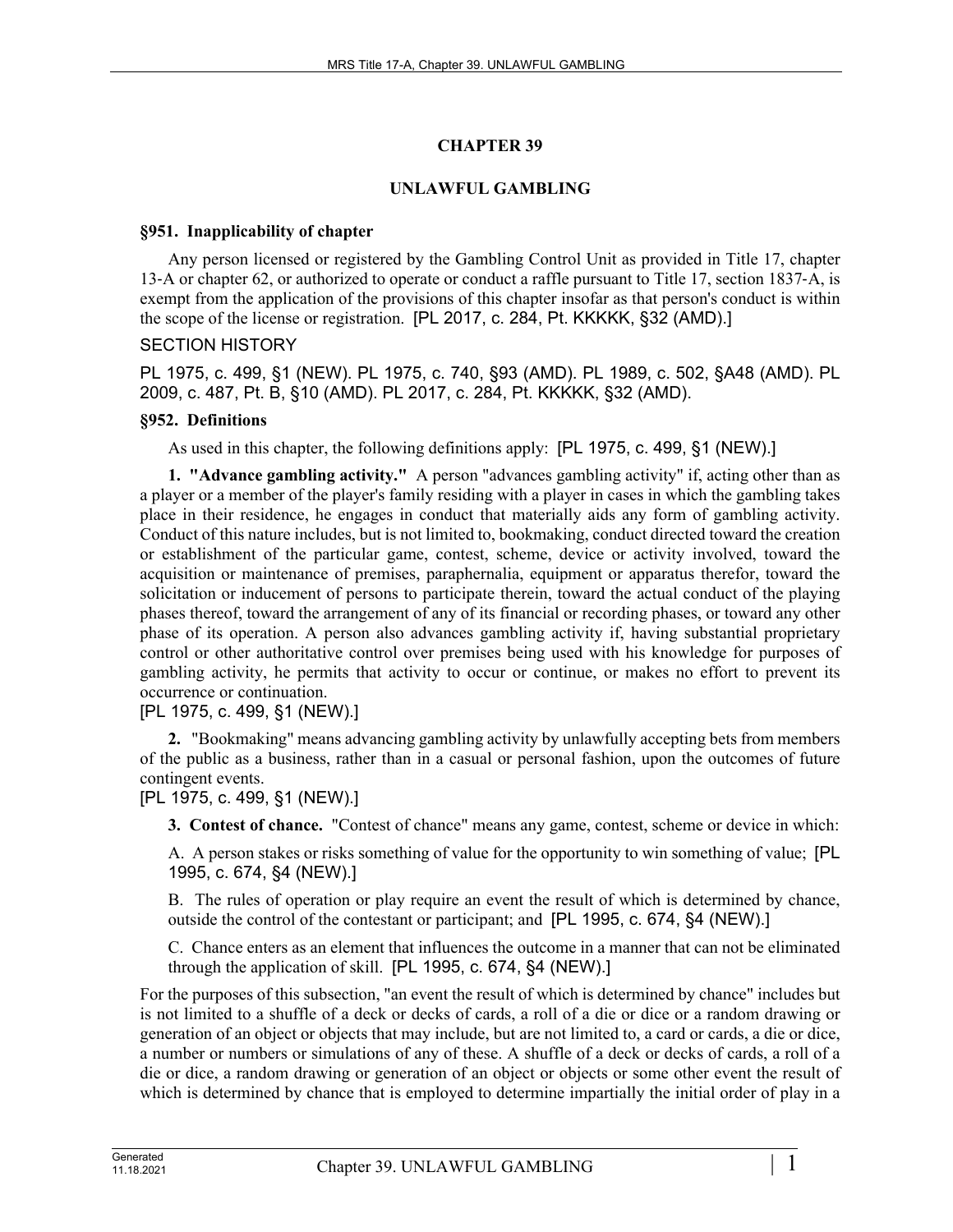game, contest, scheme or device does not alone make a game, contest, scheme or device a game of chance.

## [PL 1995, c. 674, §4 (RPR).]

**4. "Gambling."** A person engages in gambling if he stakes or risks something of value upon the outcome of a contest of chance or a future contingent event not under his control or influence, upon an agreement or understanding that he or someone else will receive something of value in the event of a certain outcome. Gambling does not include bona fide business transactions valid under the law of contracts, including but not limited to contracts for the purchase or sale at a future date of securities or commodities, and agreements to compensate for loss caused by the happening of chance, including but not limited to contracts of indemnity or guaranty and life, health or accident insurance. [PL 1975, c. 499, §1 (NEW).]

**5.** "Gambling device" means any device, machine, paraphernalia or equipment that is used or usable in the playing phases of any gambling activity, whether that activity consists of gambling between persons or gambling by a person involving the playing of a machine. However, lottery tickets and other items used in the playing phases of lottery schemes are not gambling devices within this definition.

### [PL 1975, c. 499, §1 (NEW).]

**5-A.** "Illegal gambling machine" means any machine, including electronic devices, however operated:

A. The internal mechanism or components of which when set in motion or activated may deliver or entitle the person playing or operating the machine to receive cash, premiums, merchandise, tickets or something of value; [PL 2001, c. 461, §1 (NEW).]

B. That is used to advance gambling activity; [PL 2003, c. 687, Pt. A, §6 (AMD); PL 2003, c. 687, Pt. B, §11 (AFF).]

C. That is not a machine that a person may lawfully operate pursuant to a license that has been issued under Title 17, chapter 62 or that is operated by the Department of Administrative and Financial Services, Bureau of Alcoholic Beverages and Lottery Operations; and [PL 2009, c. 487, Pt. B, §11 (AMD).]

D. That is not a slot machine registered pursuant to Title 8, section 1020 and owned by a slot machine distributor licensed pursuant to Title 8, section 1013. [PL 2003, c. 687, Pt. A, §7 (NEW); PL 2003, c. 687, Pt. B, §11 (AFF).]

[PL 2009, c. 487, Pt. B, §11 (AMD).]

**6.** "Lottery" means an unlawful gambling scheme in which:

A. The players pay or agree to pay something of value for chances, represented and differentiated by numbers or by combinations of numbers or by some other medium, one or more of which chances are to be designated the winning ones; and [PL 1975, c. 499, §1 (NEW).]

B. The winning chances are to be determined by a drawing or by some other method based on an element of chance; and [PL 1975, c. 499, §1 (NEW).]

C. The holders of the winning chances are to receive something of value. [PL 1975, c. 499, §1 (NEW).]

[PL 1975, c. 499, §1 (NEW).]

**7.** "Mutuel" means a form of lottery in which the winning chances or plays are not determined upon the basis of a drawing or other act on the part of persons conducting or connected with the scheme, but upon the basis of the outcome or outcomes of a future contingent event or events otherwise unrelated to the particular scheme.

[PL 1975, c. 499, §1 (NEW).]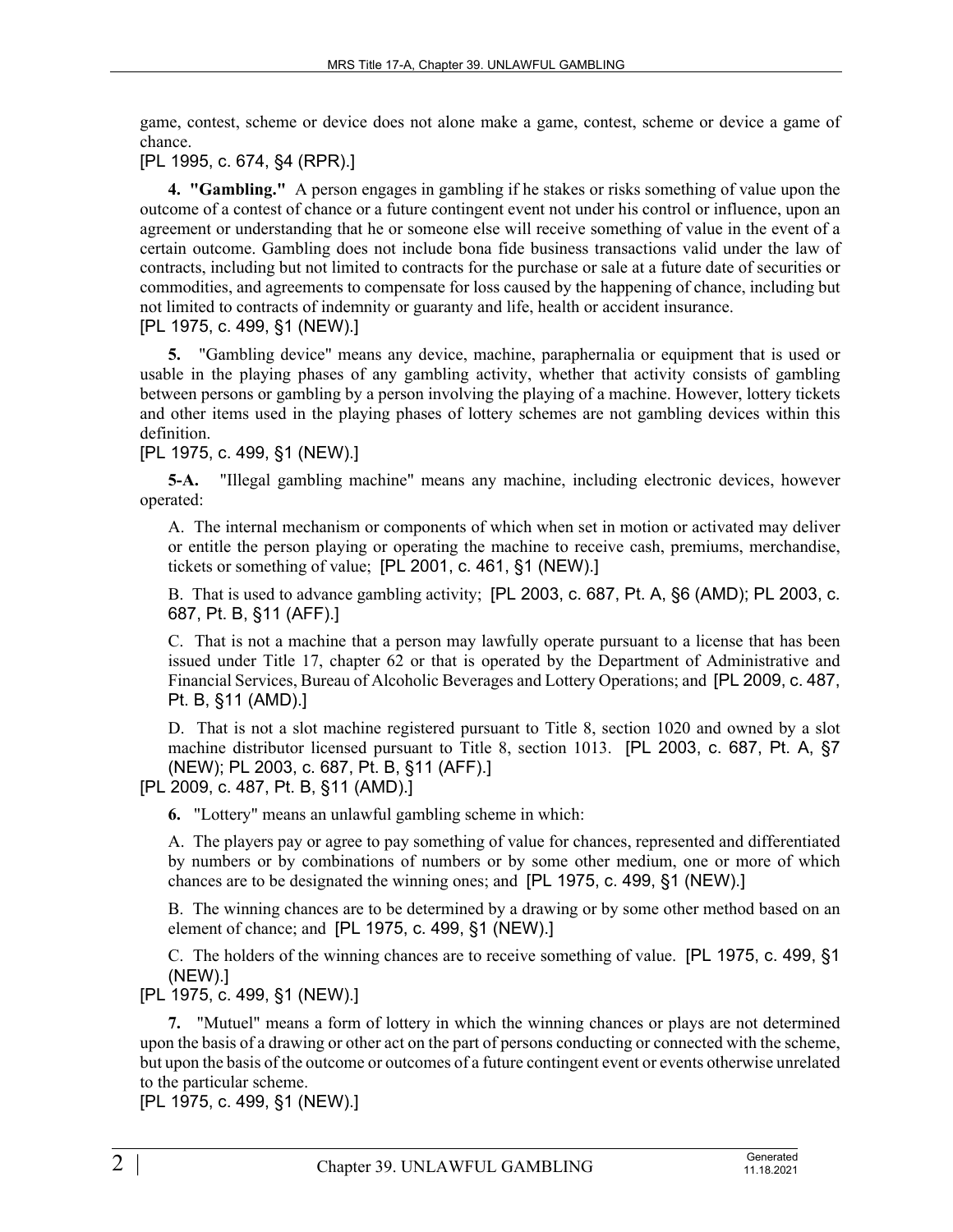**8.** "Player" means a person who engages in social gambling solely as a contestant or bettor on equal terms with the other participants therein without receiving or becoming entitled to receive something of value or any profit therefrom other than his personal gambling winnings. "Social gambling" is gambling, or a contest of chance, in which the only participants are players and from which no person or organization receives or becomes entitled to receive something of value or any profit whatsoever, directly or indirectly, other than as a player, from any source, fee, remuneration connected with said gambling, or such activity as arrangements or facilitation of the game, or permitting the use of premises, or selling or supplying for profit refreshments, food, drink service or entertainment to participants, players or spectators. A person who engages in "bookmaking" as defined in subsection 2 is not a "player."

### [PL 1975, c. 499, §1 (NEW).]

**9. "Profit from gambling activity."** A person "profits from gambling activity" if, other than as a player, he accepts or receives money or other property pursuant to an agreement or understanding with any person whereby he participates or is to participate in the proceeds of gambling activity. [PL 1975, c. 499, §1 (NEW).]

**10.** "Something of value" means any money or property, any token, object or article exchangeable for money or property, or any form of credit or promise directly or indirectly contemplating transfer of money or property, or of any interest therein.

[PL 2019, c. 60, §2 (AMD).]

**11.** "Unlawful" means not expressly authorized by statute. An activity not expressly authorized by statute does not cease to be unlawful solely because it is authorized under federal law or the laws of another state or jurisdiction.

[PL 2011, c. 630, §2 (AMD).]

#### SECTION HISTORY

PL 1975, c. 499, §1 (NEW). PL 1995, c. 674, §4 (AMD). PL 2001, c. 461, §1 (AMD). PL 2003, c. 687, §§A6,7 (AMD). PL 2003, c. 687, §B11 (AFF). PL 2009, c. 487, Pt. B, §11 (AMD). PL 2011, c. 630, §2 (AMD). PL 2019, c. 60, §2 (AMD).

#### **§953. Aggravated unlawful gambling**

**1.** A person is guilty of aggravated unlawful gambling if he intentionally or knowingly advances or profits from unlawful gambling activity by:

A. Engaging in bookmaking to the extent that the person receives or accepts in any 24-hour period more than 5 bets totaling more than \$500; or [PL 1995, c. 224, §9 (AMD).]

B. Receiving in connection with a lottery or mutuel scheme or enterprise, money or written records from a person other than a player whose chances or plays are represented by such money or records; or [PL 1975, c. 499, §1 (NEW).]

C. Receiving in connection with a lottery, mutuel or other gambling scheme or enterprise more than \$1,000 in any 24-hour period played in the scheme or enterprise. [PL 1995, c. 224, §10 (AMD).]

[PL 1995, c. 224, §§9, 10 (AMD).]

**2.** Aggravated gambling is a Class B crime.

[PL 1975, c. 499, §1 (NEW).]

SECTION HISTORY

PL 1975, c. 499, §1 (NEW). PL 1975, c. 740, §94 (AMD). PL 1977, c. 55 (AMD). PL 1995, c. 224, §§9,10 (AMD).

#### **§954. Unlawful gambling**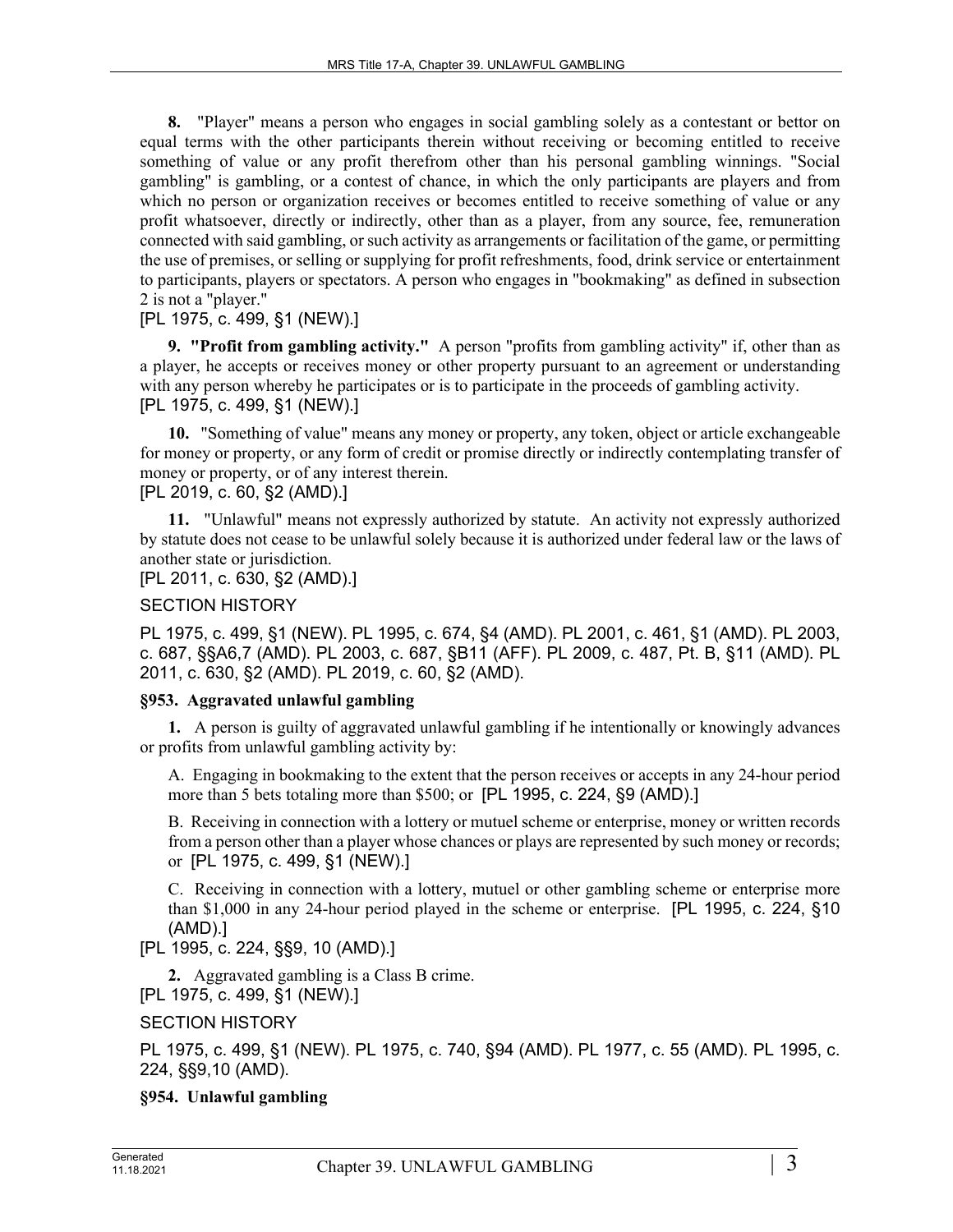**1.** Any person is guilty of unlawful gambling if that person intentionally or knowingly advances or profits from unlawful gambling activity. [PL 2005, c. 663, §13 (AMD).]

**1-A.** A person is guilty of unlawful gambling if the person is under 21 years of age and plays a slot machine as defined in Title 8, section 1001, subsection 39.

[PL 2005, c. 663, §13 (NEW).]

**2.** Unlawful gambling is a Class D crime. [PL 1975, c. 499, §1 (NEW).]

**3.** A person convicted of a violation under this section must forfeit to the State all income associated with that violation.

[PL 2005, c. 663, §13 (NEW).]

#### SECTION HISTORY

PL 1975, c. 499, §1 (NEW). PL 1975, c. 740, §95 (AMD). PL 2005, c. 663, §13 (AMD).

#### **§955. Possession of gambling records**

**1.** A person is guilty of possession of gambling records if, other than as a player, he knowingly possesses any writing, paper, instrument or article, which is being used or is intended by him to be used in the operation of unlawful gambling activity, as defined in this chapter.

[PL 1975, c. 499, §1 (NEW).]

**2.** Possession of gambling records is a Class D crime.

[PL 1975, c. 499, §1 (NEW).]

SECTION HISTORY

PL 1975, c. 499, §1 (NEW).

#### **§956. Possession of gambling devices**

**1.** A person is guilty of possession of gambling devices if he manufactures, sells, transports, places, possesses or conducts or negotiates any transaction affecting or designed to affect ownership, custody or use of any gambling device, knowing it is to be used in the advancement of unlawful gambling activity, as defined in this chapter.

[PL 1975, c. 499, §1 (NEW).]

**2.** Possession of gambling devices is a Class D crime. [PL 1975, c. 499, §1 (NEW).]

SECTION HISTORY

PL 1975, c. 499, §1 (NEW).

### **§957. Out-of-state gambling**

In any prosecution under this chapter it is not a defense that the gambling activity, including the drawing of a lottery, which is involved in the illegal conduct takes place outside this State and is not in violation of the laws of the jurisdiction in which the lottery or other activity takes place. [PL 1975, c. 499, §1 (NEW).]

#### SECTION HISTORY

PL 1975, c. 499, §1 (NEW).

#### **§958. Injunctions; recovery of payments**

**1.** When it appears to the Attorney General that any person has formed or published a lottery, or taken any measures for that purpose, or is engaged in selling or otherwise distributing tickets,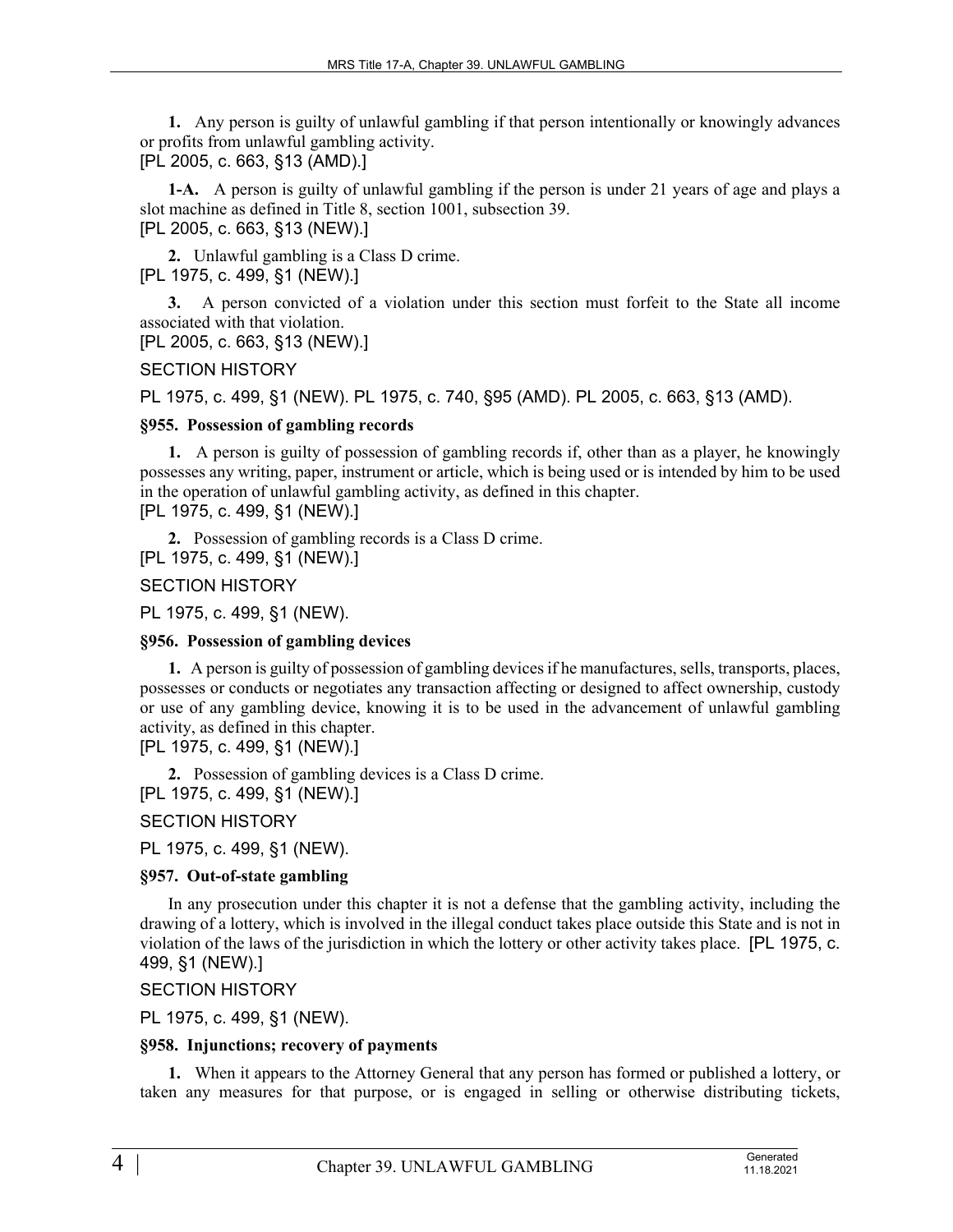certificates, shares or interests therein, whether such lottery originated in this State or not, he shall immediately make complaint in the name of the State to the Superior Court for an injunction to restrain such person from further proceedings therein. If satisfied that there is sufficient ground therefor, such court shall forthwith issue such injunction and thereupon it shall order notice to be served on the adverse party to appear and answer to said complaint. Such court, after a full hearing, may dissolve, modify or make perpetual such injunction, make all orders and decrees necessary to restrain and suppress such unlawful proceedings and, if the adverse party neglects to appear, or the final decree of the court is against him, judgment shall be rendered against him for all costs, fees and expenses incurred in the case and for such compensation to the Attorney General for his expenses, as the court deems reasonable. [PL 1975, c. 499, §1 (NEW).]

**2.** Payments, compensations and securities of every description, made directly or indirectly in whole or in part, for any such lottery or ticket, certificate, share or interest therein, are received without consideration and against law and equity, and may be recovered.

[PL 1975, c. 499, §1 (NEW).]

## SECTION HISTORY

PL 1975, c. 499, §1 (NEW).

### **§959. Illegal gambling machines; forfeiture**

**1.** An illegal gambling machine, including any monetary contents and any associated proceeds, is subject to forfeiture to the State.

[PL 2003, c. 687, Pt. A, §8 (AMD); PL 2003, c. 687, Pt. B, §11 (AFF).]

**2.** An illegal gambling machine, any monetary contents and any associated proceeds may be declared forfeited under this section by any court that has jurisdiction over the illegal gambling machine or final jurisdiction over any related criminal proceeding brought under this chapter or by the Superior Court for Kennebec County. Property subject to forfeiture may be kept or stored at any location within the territorial boundaries of the State and is subject to the authority of any court in which a petition seeking the forfeiture of that property is filed.

[PL 2003, c. 687, Pt. A, §8 (AMD); PL 2003, c. 687, Pt. B, §11 (AFF).]

**3.** Forfeitures under this section must be accomplished by the following procedure.

A. A district attorney or the Attorney General may petition the Superior Court in the name of the State in the nature of a proceeding in rem to order forfeiture of an illegal gambling machine, any monetary contents and any associated proceeds. The petition must be filed in the court having iurisdiction over the property. [PL 2005, c. 207, §2 (AMD).]

B. The proceeding under paragraph A is an in rem civil action, in which the State has the burden of proving all material facts by a preponderance of the evidence. [PL 2001, c. 461, §2 (NEW).]

C. A court shall order the State to give notice of the pendency of the action and the right to be heard by certified or registered mail or through hand delivery by a deputy sheriff to any person who appears to have an interest in the illegal gambling machine, any monetary contents and any associated proceeds. Receipt by a person then licensed to operate a motor vehicle in the State is presumed when notice is mailed to the last known address of that person on file with the Department of the Secretary of State, Bureau of Motor Vehicles. [PL 2005, c. 207, §2 (AMD).]

D. A court shall hold a hearing on the petition after an answer is filed by a person served with notice under paragraph C. At the hearing, the court shall hear evidence and make findings of fact and enter conclusions of law. [PL 2011, c. 559, Pt. A, §20 (AMD).]

E. Based on the findings and conclusions, the court shall issue a final order, from which the parties have a right of appeal. The final order must provide for disposition of the illegal gambling machine, any monetary contents and any associated proceeds by the State. Any revenue generated by the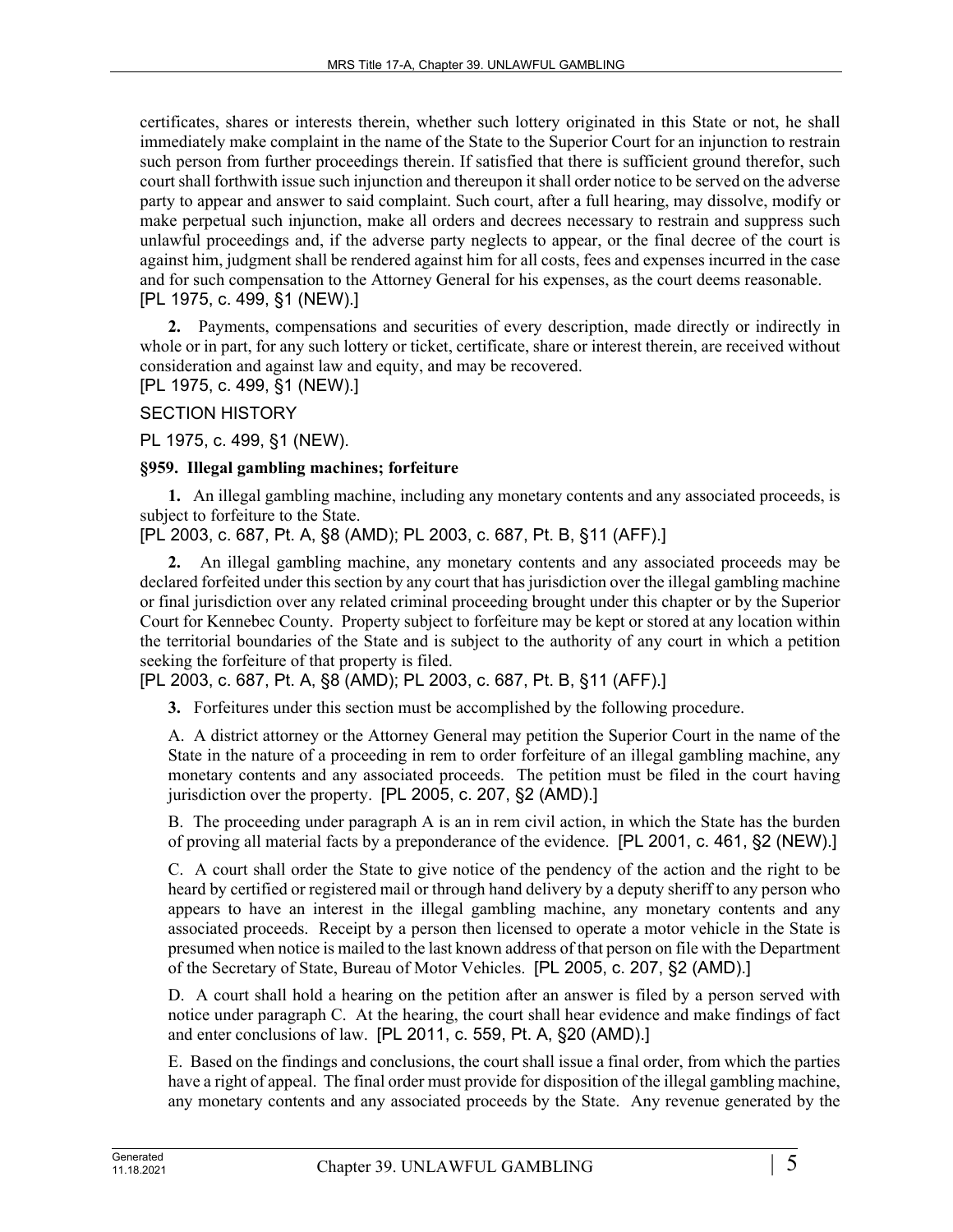disposition of the illegal gambling machine, any monetary contents of the machine and any associated proceeds must be used to pay the reasonable expenses of the forfeiture proceedings, seizure, storage, maintenance of custody, advertising and notice. The balance, if any, must be deposited in the General Fund. [PL 2005, c. 207, §2 (AMD).]

# [PL 2011, c. 559, Pt. A, §20 (AMD).]

**4.** Any law enforcement officer, department or agency having custody of an illegal gambling machine, any monetary contents of an illegal gambling machine or any associated proceeds or having disposed of the illegal gambling machine, any monetary contents or any associated proceeds shall keep and maintain during the pendency of the action full and complete records in accordance with this subsection. Upon issuance by the court of a final order ordering the disposition, destruction or return of the illegal gambling machine, any monetary contents or any associated proceeds, the officer, department or agency must transmit a copy of those records to the Department of Public Safety for inclusion into a centralized record.

A. The records must show:

(1) From whom the illegal gambling machine, any monetary contents and any associated proceeds were received;

(2) Under what authority the illegal gambling machine, any monetary contents and any associated proceeds are held, received or disposed of;

(3) To whom the illegal gambling machine, any monetary contents and any associated proceeds are delivered;

(4) The date and manner of destruction or disposition of the illegal gambling machine; and

(5) The exact kinds, quantities and forms of illegal gambling machines, the exact amount of any monetary contents of any machine and the exact amount of any associated proceeds held in custody or disposed of. [PL 2005, c. 207, §2 (AMD).]

B. The records must be open to inspections by all federal and state officers authorized by the laws of the United States, a state or territory of the United States or a foreign nation to investigate or prosecute gambling laws. [PL 2001, c. 461, §2 (NEW).]

C. The Department of Public Safety is responsible for maintaining a centralized record of illegal gambling machines seized. At least quarterly, the department shall provide a report of the disposition of property previously held by the department to the Commissioner of Administrative and Financial Services and the legislative Office of Fiscal and Program Review for review. These records must include an estimate of the fair market value of items seized. [PL 2001, c. 461, §2 (NEW).]

[PL 2005, c. 207, §2 (AMD).]

**5.** Persons making final disposition or destruction of an illegal gambling machine, its monetary contents or any associated proceeds under court order shall report, under oath, to the court the exact circumstances of the destruction or disposition.

[PL 2005, c. 207, §2 (AMD).]

**6.** An illegal gambling machine together with any monetary contents and any associated proceeds is contraband and may be seized by any law enforcement officer pursuant to subsection 7 or 8. [PL 2005, c. 207, §2 (AMD).]

**7.** At the request of the State ex parte, a court may issue any preliminary order or process necessary to seize or secure the property for which forfeiture is sought and provide for its custody.

A. Process for seizure of the property for which forfeiture is sought under this section may issue only upon a showing of probable cause. The application for process for seizure of the property and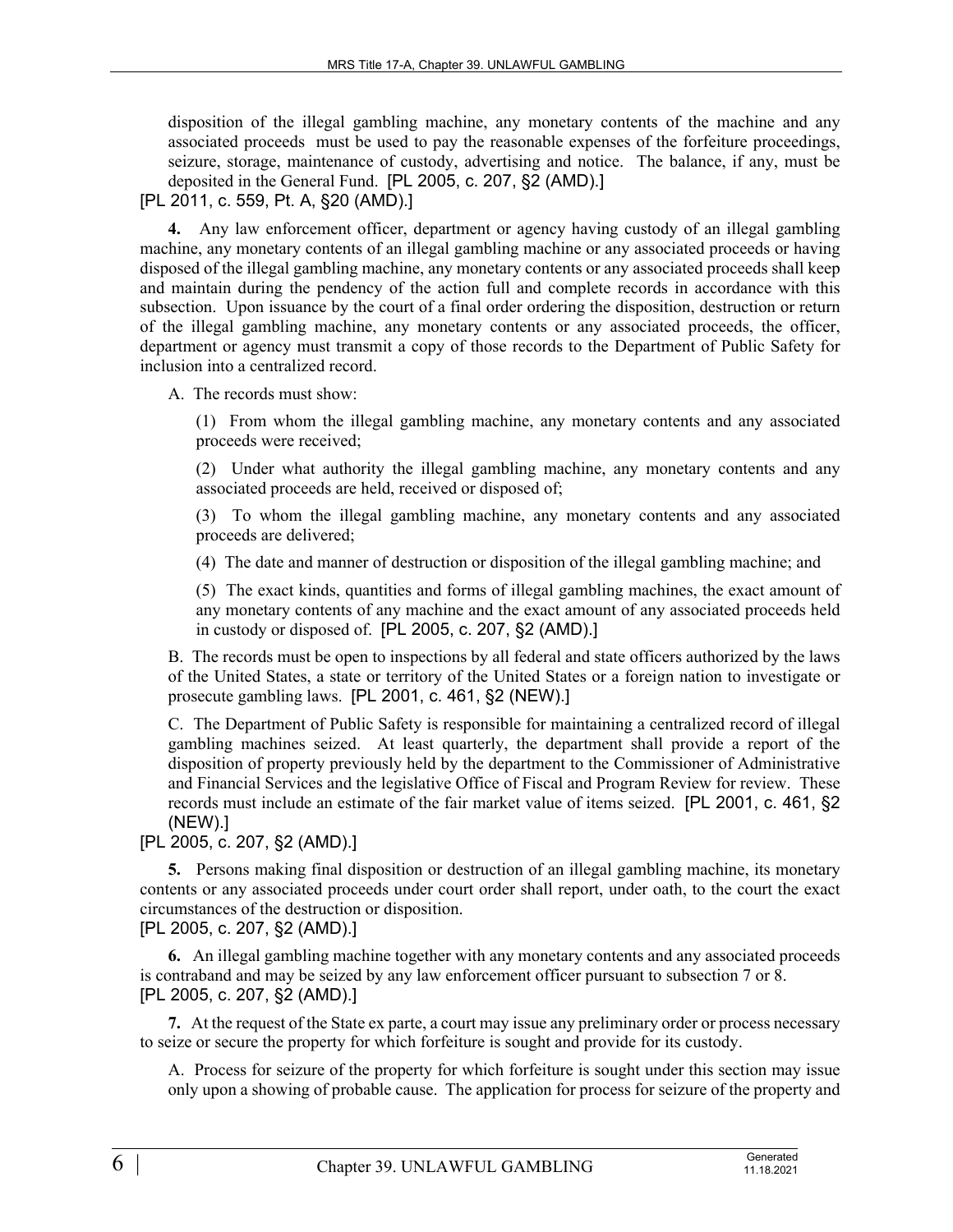the issuance, execution and return of the process are subject to the provisions of applicable state law. [PL 2001, c. 461, §2 (NEW).]

B. Any property subject to forfeiture under this section may be seized upon process. [PL 2001, c. 461, §2 (NEW).]

[PL 2001, c. 461, §2 (NEW).]

**8.** Seizure of property forfeited under this section without process may be made when seizure is incident to a legal search or inspection if a law enforcement officer has probable cause to believe the property seized is an illegal gambling machine.

[PL 2001, c. 461, §2 (NEW).]

#### SECTION HISTORY

PL 2001, c. 461, §2 (NEW). PL 2003, c. 687, §A8 (AMD). PL 2003, c. 687, §B11 (AFF). PL 2005, c. 207, §2 (AMD). PL 2011, c. 559, Pt. A, §20 (AMD).

### **§960. Criminal forfeiture**

**1.** A person convicted of a violation of this chapter forfeits to the State all rights, privileges, interests and claims to property that is subject to forfeiture pursuant to section 959. All rights, privileges, interest and title in property subject to forfeiture under this section vest in the State upon the commission of the act giving rise to forfeiture pursuant to section 959.

[PL 2001, c. 461, §2 (NEW).]

**2.** Property subject to forfeiture that is not yet the subject of a final order pursuant to section 959 may be proceeded against by indictment or superseding indictment of a grand jury in any related criminal proceeding in which one or more persons with an interest in the property have been simultaneously indicted for one or more violations of this chapter. At any time prior to trial, the State, with the consent of the court and any defendant with an interest in the property, may file an ancillary charging instrument or information alleging that that property is subject to criminal forfeiture. Upon commencement of a criminal forfeiture by indictment or information of any property that may be the subject of any pending civil action commenced pursuant to section 959, the civil action must be immediately stayed and subrogated to the criminal forfeiture action. Discovery in the criminal action must be as provided by the Maine Rules of Unified Criminal Procedure.

## [PL 2015, c. 431, §36 (AMD).]

**3.** Property subject to forfeiture that has not already been seized but has been indicted by a grand jury pursuant to this section may also be ordered seized based upon the grand jury's finding of probable cause pursuant to section 959.

### [PL 2001, c. 461, §2 (NEW).]

**4.** Trial against property charged by indictment or information may be by jury and must be held in a single proceeding together with the trial of the related criminal violation. Forfeiture of the property must be proved by the State by a preponderance of the evidence. The court, in its discretion, may allow any defendant with an interest in property indicted pursuant to this section to waive the right to trial by jury as against the property while preserving the right to trial by jury of any crime alleged. At trial by jury, the court, upon motion of a defendant or the State, may separate the trial of the matter against the defendant from the trial of the matter against the property subject to criminal forfeiture. If the court bifurcates the jury trial, the court shall first instruct and submit to the jury the issue of the guilt or innocence of defendants to be determined by proof beyond a reasonable doubt and shall restrict argument of counsel to those issues. After a verdict upon the guilt or innocence of all defendants, the court shall instruct and submit to the jury the issue of the forfeiture of the property to be determined by proof by a preponderance of the evidence and the court shall restrict argument to those issues. A special verdict must be returned as to the extent of the interest in property subject to forfeiture, if any. [PL 2001, c. 461, §2 (NEW).]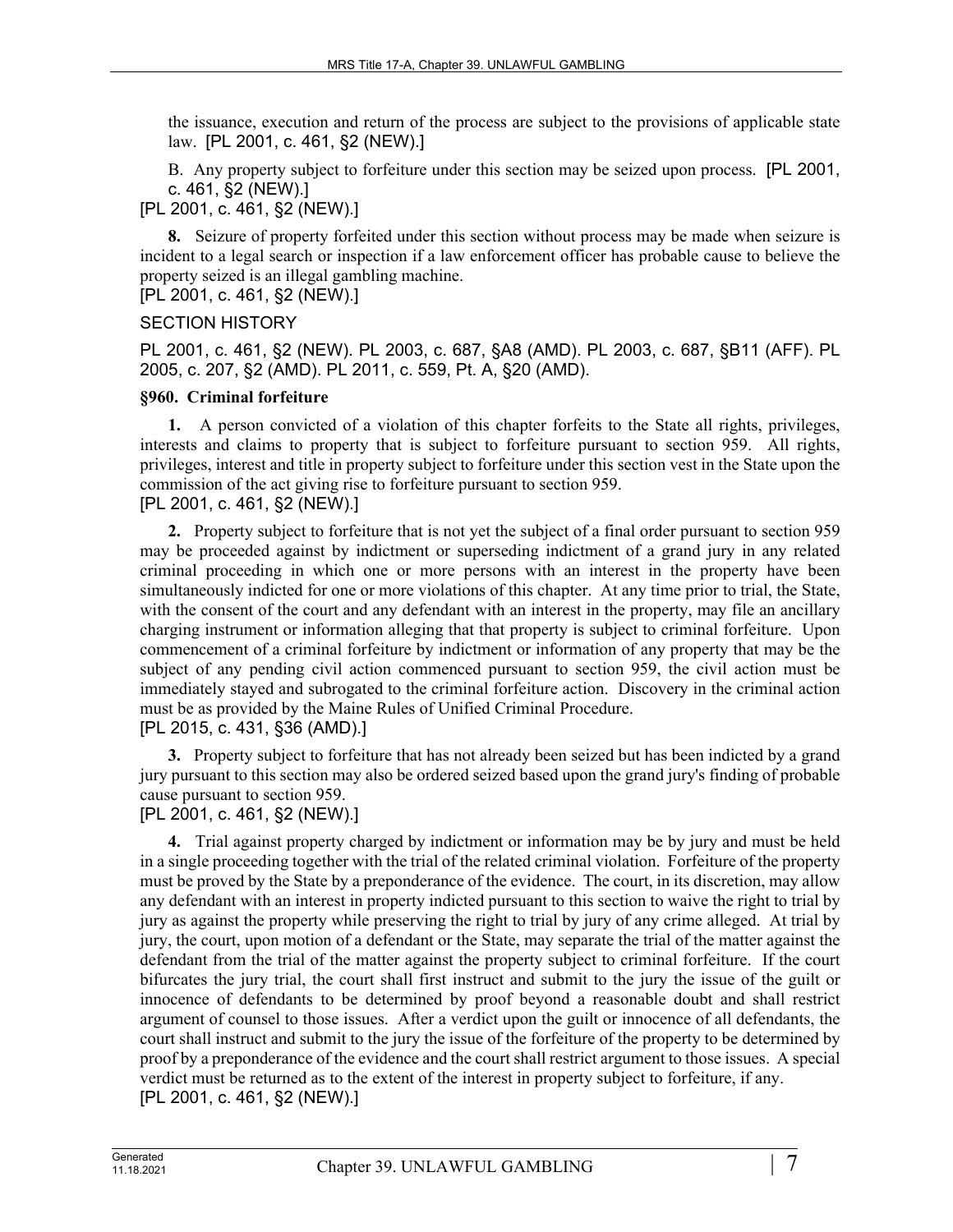**5.** A person not charged in an indictment under this section may not intervene in the criminal action. Following the entry of a verdict of forfeiture of property pursuant to this section or the entry of a guilty plea in open court on the record, the State shall provide written notice of its intent to dispose of the property to any person known to have alleged an interest in the property. The notice may be by certified, return receipt mail or as otherwise ordered by the court. Receipt by a person then licensed to operate a motor vehicle in the State is presumed when notice is mailed to the last known address of that person on file with the Department of the Secretary of State, Bureau of Motor Vehicles. A person other than the defendant asserting a legal interest in the property within 30 days of the date of receipt of the notice may petition the court for a hearing to adjudicate the validity of any alleged interest in the property. The hearing must be held before the court without jury. The request for the hearing must be signed by the petitioner under penalty of perjury and must state the nature and extent of the petitioner's right, title or interest in the property, the time and circumstances of the petitioner's acquisition of the right, title or interest in the property, any additional facts supporting the petitioner's claim and the relief sought. The court shall issue or amend a final order of forfeiture in accordance with its determination if, after the hearing, the court determines that the petitioner has established by a preponderance of the evidence that:

A. The petitioner has a legal right, title or interest in the property and the right, title or interest renders the order of forfeiture invalid in whole or in part because the right, title or interest was vested in the petitioner rather than any defendant or was superior to any right, title or interest to the exclusion of any defendant at the time of the commission of the acts that gave rise to the forfeiture of the property under this section; and [PL 2001, c. 461, §2 (NEW).]

B. The petitioner is a bona fide purchaser for value of the right, title or interest in the property and was at the time of purchase reasonably without cause to believe that the property was subject to forfeiture under this section. [PL 2001, c. 461, §2 (NEW).]

### [PL 2011, c. 559, Pt. A, §21 (AMD).]

**6.** Following the entry of a verdict of forfeiture of property pursuant to this section or the entry of a guilty plea in open court on the record, the State has clear title to property that is the subject of the indictment or information and order of forfeiture and may order all or a portion of the property forfeited to the State to be disposed of pursuant to section 959.

[PL 2001, c. 461, §2 (NEW).]

#### SECTION HISTORY

PL 2001, c. 461, §2 (NEW). PL 2011, c. 559, Pt. A, §21 (AMD). PL 2015, c. 431, §36 (AMD).

#### **§961. Construction**

Sections 959 and 960 must be liberally construed to effectuate their remedial purposes. [PL 2001, c. 461, §2 (NEW).]

### SECTION HISTORY

PL 2001, c. 461, §2 (NEW).

The State of Maine claims a copyright in its codified statutes. If you intend to republish this material, we require that you include the following disclaimer in your publication:

*All copyrights and other rights to statutory text are reserved by the State of Maine. The text included in this publication reflects changes made through the First Special Session of the 130th Maine Legislature and is current through October 31, 2021. The text*  is subject to change without notice. It is a version that has not been officially certified by the Secretary of State. Refer to the Maine *Revised Statutes Annotated and supplements for certified text.*

The Office of the Revisor of Statutes also requests that you send us one copy of any statutory publication you may produce. Our goal is not to restrict publishing activity, but to keep track of who is publishing what, to identify any needless duplication and to preserve the State's copyright rights.